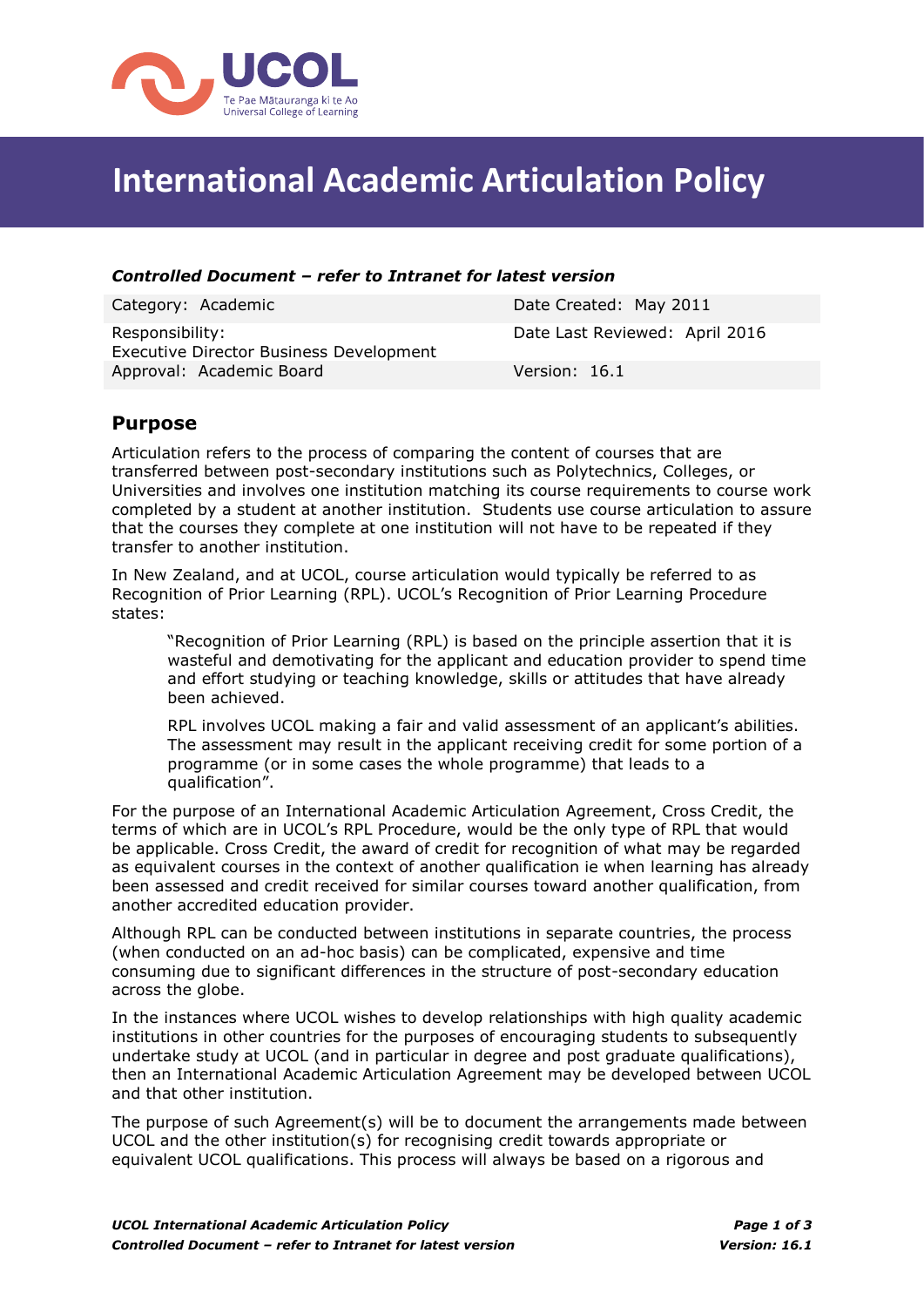systematic analysis of curricula, coursework, and learning outcomes covered by the International Academic Articulation Agreement.

International Academic Articulation Agreements will supersede the requirement to undertake RPL on a student by student basis, provided that the student has successfully completed part or all of a qualification(s) included in an International Academic Articulation Agreement and meets all other applicable admission and entry requirements.

#### **Scope**

This policy applies to students who have successfully completed part or all of a qualification(s) at overseas institutions.

### **Responsibility**

Executive Director Business Development

## **Policy Statements**

Where UCOL believes that there is merit in establishing a closer relationship with overseas institutions, and particularly to facilitate the regular exchange of students between them, then an International Academic Articulation Agreement may be developed.

The decision to pursue the development of an International Academic Articulation Agreement should be made by the Executive Dean in consultation with the f Executive Director Academic Quality and the Executive Director Business Development, giving due regard to a broad range of factors including the reputation of both institutions, the synergies that may accrue from such a collaborative arrangement, and the potential benefits for students.

Such International Academic Articulation Agreements will be based on a standard template which has been approved by the Academic Board of UCOL, and be operational for a fixed-term only unless renewed or varied by mutual written agreement.

The responsibility for developing each specific instance of an International Academic Articulation Agreement will belong to the Faculty Board of Educational Improvement within which the qualification(s) to be specified by the International Academic Articulation Agreement are located.

In developing an International Academic Articulation Agreement, it is desirable that a Memorandum of Understanding or Memorandum of Collaboration between UCOL and the other institution already exists, and that appropriate academic staff from each institution have had the prior opportunity to visit the other and form a view around the general appropriateness of the proposed match.

In developing the International Academic Articulation Agreement, the Executive Director Business Development, in consultation with the applicable UCOL Executive Dean will seek or obtain the following information:

- 1. Clear confirmation of the name and status at law of the other entity (e.g. institution, college, university, etc., or part thereof) and the country(s) in which they are normally resident, registered or recognised;
- 2. Evidence of the quality-assured status of that institution in the applicable country;
- 3. Evidence of the quality-approved status of the proposed qualification(s) that would be the basis of the International Academic Articulation Agreement;
- 4. Current version of the curricula for the qualification(s) that would be the basis of the International Academic Articulation Agreement;